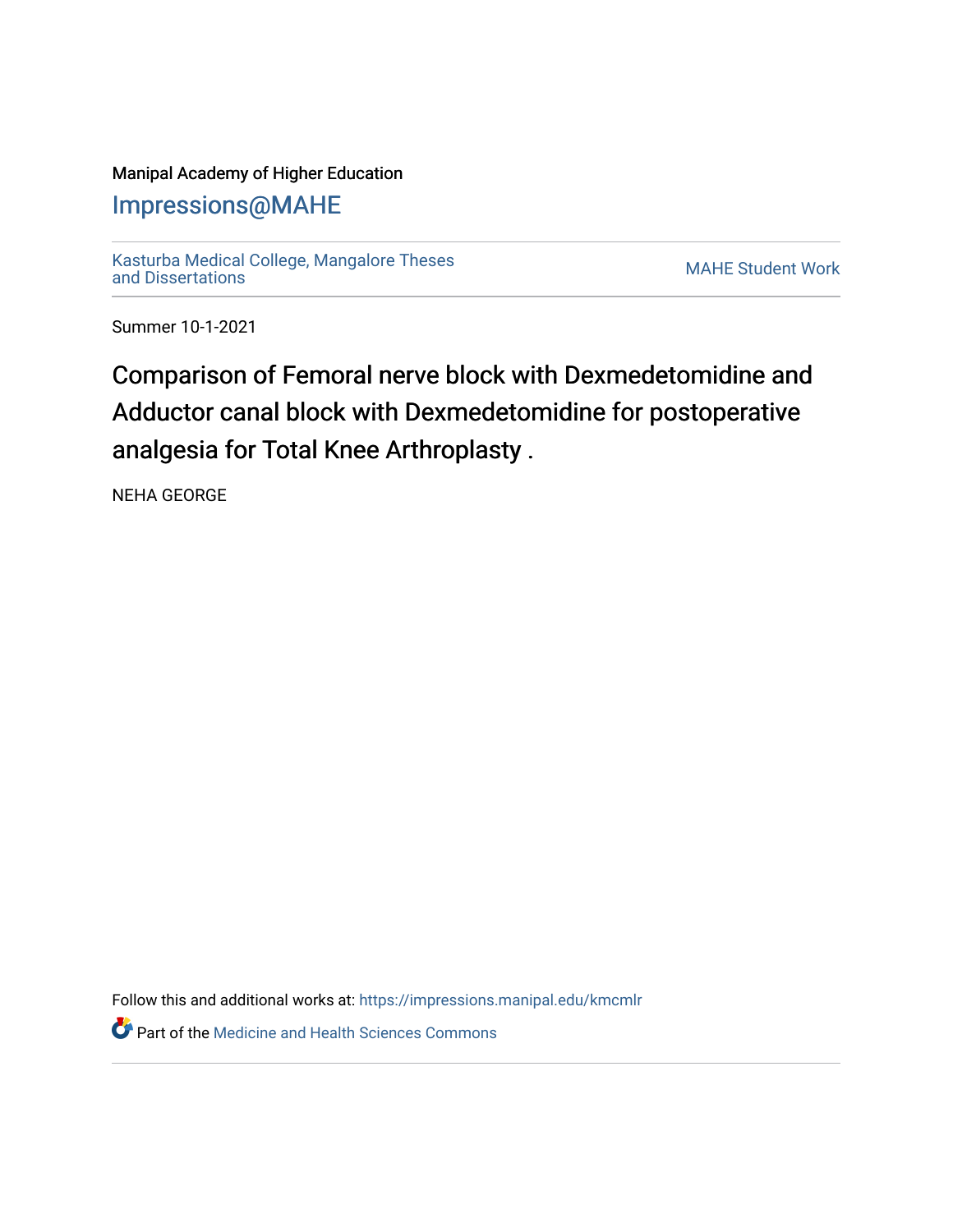# TITLE PAGE

① Title : Comparison of Femoral nerve block with Dexmedetomidine and Adductor canal block with Dexmedetomidine for postoperative analgesia for Total Knee Arthroplasty .

② Author information :

#### 1. Dr. NEHA DANIEL GEORGE M.B.B.S.

Junior Resident ,Department of Anaesthesiology Kasturba Medical College, Mangaluru. Manipal Academy of Higher Education, Manipal.

## 2. Dr. SONAL BHAT

Associate Professor ,Department of Anaesthesiology Kasturba Medical College, Mangaluru. Manipal Academy of Higher Education, Manipal

Date of Preparation : 1<sup>st</sup> October 2021